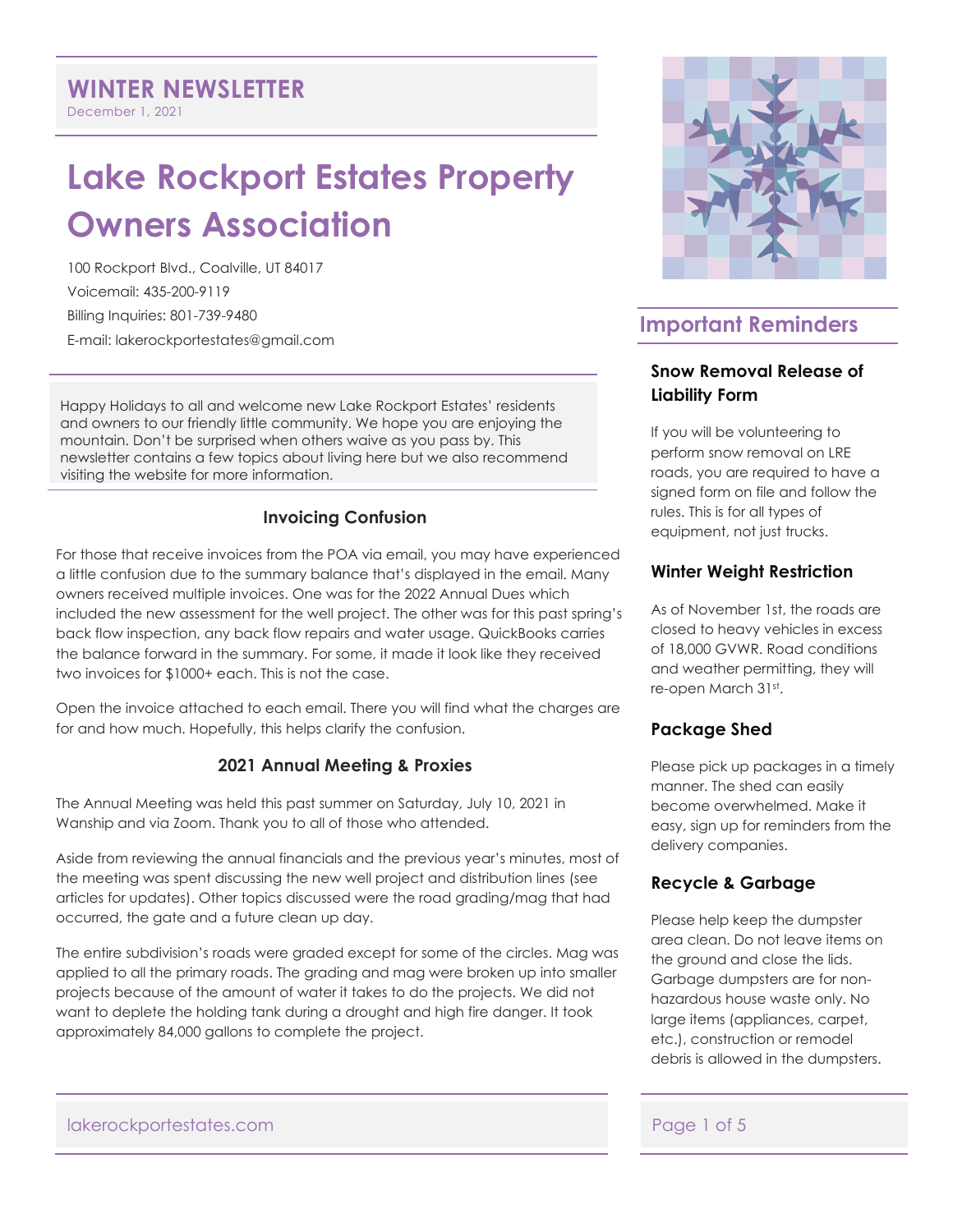The community's electronic gate experienced some issues for several months at the beginning of the year. The association had several technicians from multiple companies come up to try and fix the gate, but to no avail. Even the manufacturer wasn't sure why it wasn't working. It's a commercial gate with plenty of service life left. Finally, a technician from Crawford Doors was able to get the gate up and running. He didn't necessarily do anything different from the other techs, but he did get it up and running. We have now noted that the amount of traffic going in/out depletes the batteries too quickly which causes the gate to time out. New, larger chargers have been ordered, which should address the issue.

The membership showed interest in hosting an annual clean up in the fall. Unfortunately, schedules became busy and we were unable to coordinate a dedicated day. However, you can still volunteer and work on your own. There is always the perpetual garbage pick-up that needs to happen around the dumpster/parking area. Other projects include brush getting cut back from the road, street signs and boards need sealing and signs/posts installed. If you'd like to volunteer for these projects or have other ideas, please contact Alan Lindsley for supplies.

We had three board positions open on this year's proxy. Alan Lindsley, Steve Sady and Dolly Gorham, whom have all previously served on the board, volunteered again. Thirty-one proxies were turned in. Alan received 30 votes, Steve 28 votes and Dolly 24 votes. There were 6 write-ins votes for Rosemary Carroll.

## **New Well Project Update**

As announced last year, Lake Rockport Estates is in need of a new well. This is due to several factors but mainly due to increased growth/demand compounded by extreme drought. The well site study has been completed. Lucky, it was determined that the best location to drill the well is a location on the large parcel of land the Association purchased about five years ago. This land is located downhill of Rockport Blvd, between the road and power lines going towards the lake. Currently, the engineers are estimating that the new well/test hole will be drilled in February 2022, however, there is a lot of infrastructure work that must be completed, in addition to the drilling before the new well can be up and running. The Association will be installing a new road, running high voltage power, building a new pump house with perimeter

fencing, and creating a new communication system and a new filler line to connect the well to the existing water system. The filler line will go along a portion of Rockport Blvd. to Aspen, along Aspen to Juniper, then up Juniper to the mid mountain pump house. While installing the new filler line, we will be replacing the distribution line, fire hydrants and updating the water meters along that stretch.

The loan for the well is in the last phase of review with the federal government. Once final approval of funds is granted, the project can go out to bid. When the bidding process is completed, a timeframe for completion will be established. Originally, the engineers estimated the project would be around \$1M but as the project has progressed, it's now estimated at a little more than \$3M. That's just for the well and infrastructure previously mentioned. There will also be additional expenses in operating and maintaining the new well. There will be an increase in utilities, water testing, road maintenance, taxes, insurance, etc. Between the new well loan payment and operational/maintenance expenses, it's estimated each lot owner's responsibility will be \$475 per year. This will be in addition to the previous Annual Dues amount. Once the well project is completed, in operation and final numbers in, the amount will be adjusted accordingly. The increase in dues is effective immediately and will be added to the 2022 Annual Dues invoicing.

lakerockportestates.com Page 2 of 5



## **Contacts**

Nachi Fairbanks, President 801-971-1693 hidesrt@gmail.com

Greg Warner, Vice President 801-750-2745 gwarner@uolf.org

Steve Sady, Treasurer 801-243-2473 rssadygp2@gmail.com

Alan Lindsley, Mountain Manager & Board Member 801-560-7021 lindsley@hughes.net

Dolly Gorham, Appointed Board Member 801-671-5642 Important\_accessories@yahoo.com

Jayme McWidener, Accountant 801-739-9480 lakerockportestates@gmail.com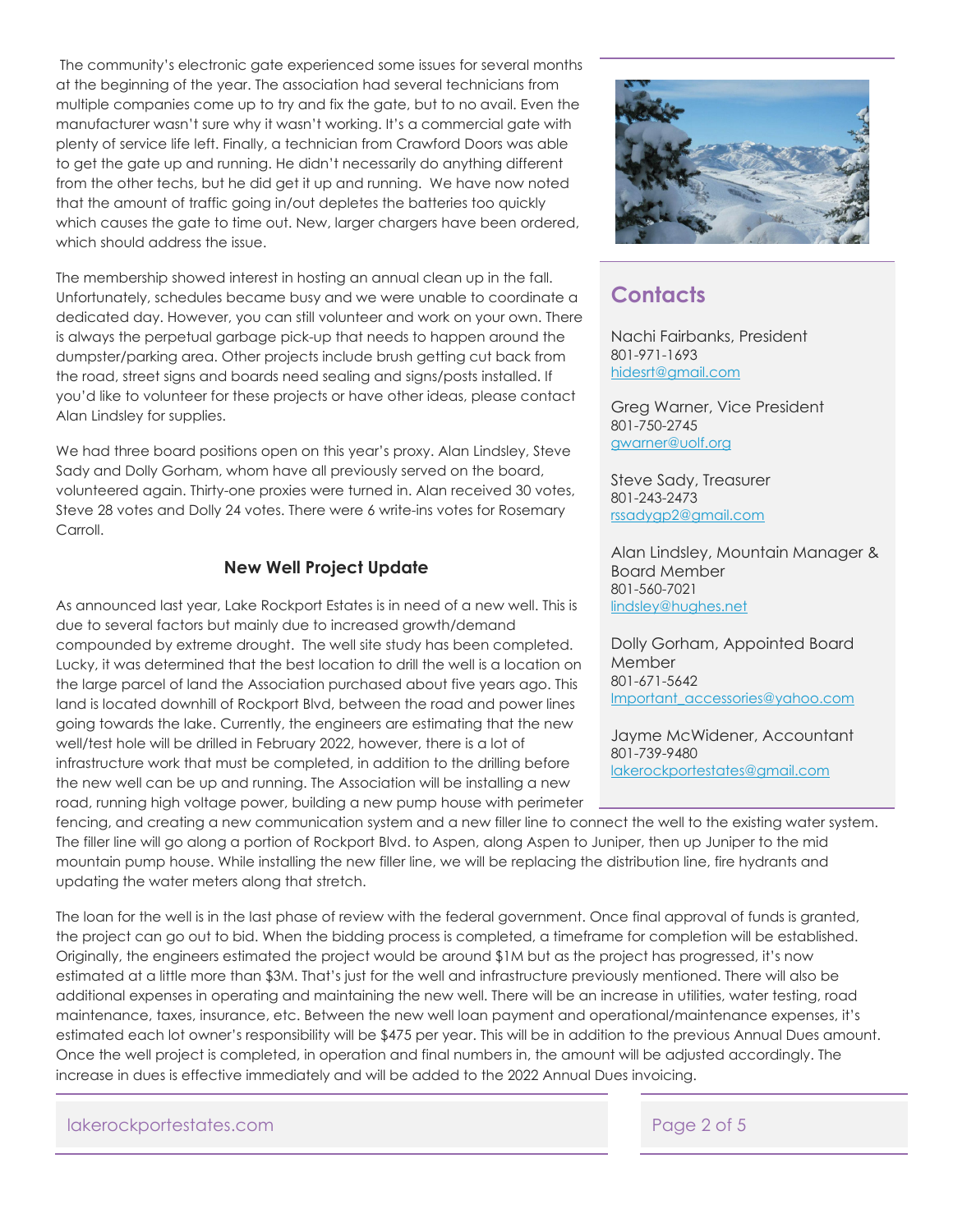## **Distribution Lines Update**

While planning the new well, the engineers have also been working on the remaining portion of the distribution line project. Currently, they are estimating it will cost upwards of \$5.5M. Like the new well project, there are additional expenses in the operation and maintenance of a year round water system. The board is currently in the process of estimating those additional costs. Once those costs have been determined, it will be presented to the membership for a vote. This is a very complicated project. The board wants to get it right.

The distribution lines are the last part of the water system that needs to be replaced which would enable the system to be operated year round. It's also the largest and most expensive part. Sections of the distribution lines have already been replaced (from the top of Rockport Blvd to Aspen) and another section (Aspen to the mid mountain pump house) will occur with the new well project, but there are still miles of distribution lines that need to be replaced.

Many have asked if the sections that have been replaced can be left on year round while shutting down the sections that have not. The answer is no. The water system is intertwined. It is not cost effective and would be difficult to isolate the system. As well, the system is classified as seasonal with the State and does not qualify for year round use.

## **Water Meters & Water Usage Rates**

The sale of new water meters had been temporarily suspended. This is due to water supply issues. The suspension will remain in place until the new well project is completed.

During this time, the board is working with the Rural Water Association in determining new rates for water meters and water usage. Once the prices are adjusted, it will be announced. It's expected to have this information by spring.

## **Architectural**

Like many parts of Utah and around the country, 2021 was a busy year for land and home sales. We had about 45 properties change hands in Lake Rockport Estates.

Home building did slow but that was expected because the sale of water meters is temporarily on hold and a meter is needed to be able to build. However, lots with existing meters are able to build. There were five houses that started construction this year. Two garage projects and one house have been approved, but will not start construction until next year.

If you are planning to build a house, put on an addition, add a garage/shed/deck or modify your lot, such as a fence or installing a driveway, you need to check in with the Architectural Committee. If you are unsure your project needs approval, please ask before proceeding. For more information, visit the web site where you'll find the Architectural Guidelines and other construction related documents. If you have any questions, please reach out to an architectural committee member.

## **Parkview Electric Project**

Many people have been wondering what's been happening with all the digging this summer on the south side of the mountain. It all started a few years ago when one lot owner on Parkview decided to try to get her fellow Parkview landowners, all of whom did not have permanent power to their lots, to work together to achieve a mighty goal. She worked endlessly. She wrote many letters and emails and made phone calls over several months inviting each lot owner to be part of a community electric project so all could afford to have electricity brought to their respective lots.

Over the past few years, various lot owners on Parkview had approached Rocky Mountain Power personally to find out how much it would cost to bring electricity down Parkview to have power to their lots. Each of them found out that it was a phenomenal amount that was far above the liability that they could take on and still afford to build. So when that one lot owner reached out to propose encompassing all these lot owners as a community, most of them saw the value and were

lakerockportestates.com Page 3 of 5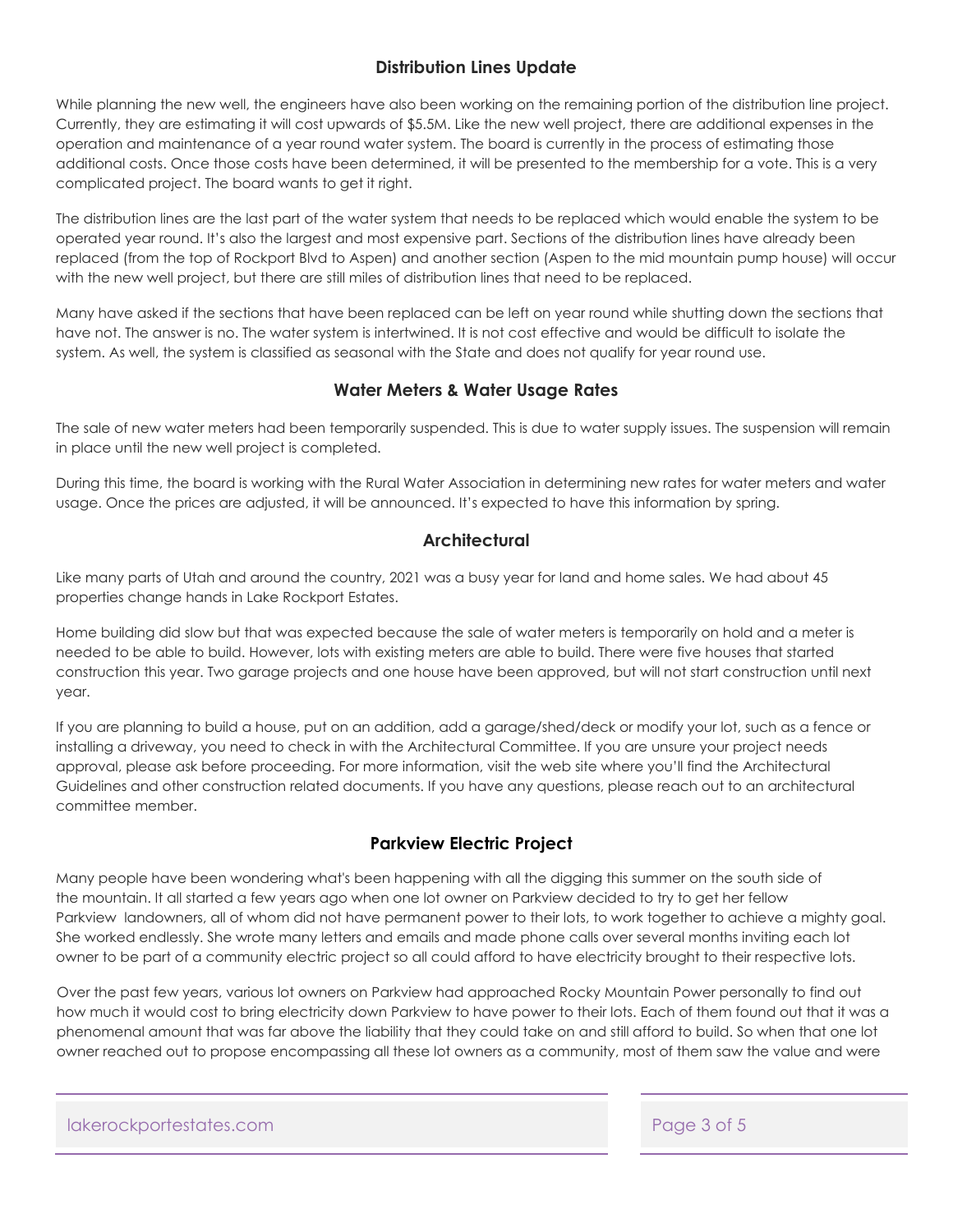eager to participate. But the project was still costly and out of reach for some, as not all the lot owners on Parkview were willing to help, even though they would benefit from the project.

Determined to find a solution, this group got creative! One of the participants also owned a lot on Sage above her Parkview lot, and the two lots shared a lot line straight down to Parkview. With Rocky Mountain Power's help, the group mapped out a significantly shorter route, tying into existing transformers on Sage and down the two lot lines using the established utility easements. This new plan greatly reduced the cost of the project and brought it into an achievable price range.

Like all projects, it is necessary and prudent to get approval from the Lake Rockport Estates POA Board. The proposal was presented to the POA Board, and because it was unprecedented, there was much discussion. Once the Board was satisfied with the plan and the information presented, it gave the project approval to move forward.

The project was now in the hands of the participating community owners to come up with the money and they gathered many times, even using Zoom & conference calls because Covid-19 hit, to discuss how to proceed.

Equipment was rented, borrowed, and donated. Fire measures were adhered to. The digging was done as quickly as possible not to hinder ingress and egress along Sage or Parkview. The members were prepared and worked hard, even though the project was bigger than expected. But "Hooray", the digging is done.

The project is in its final stage. It is in Rocky Mountain Power's hands. Rocky Mountain Power has pulled the lines and set the transformers but are waiting on parts for the final hook ups. As with any project on the mountain, time is of the essence. If weather permits and time is kind to the project, the hope is to have it completed before snowfall.

This project was unprecedented for sure! But the greatest reasons are how it brought together neighbors who did not know each other and how everyone who participated worked hard to make this project a success. Some brought equipment, some brought brawn, and others brought food, humor, and gardening techniques. Everyone faired the extreme heat just barely escaping heat stroke as this year was hot one for sure!

 Extra kudos goes out to the ones that helped even though they didn't own their lot anymore making up for some of the non-participants. Thank you soooooo much!!

## **Mailboxes**

Mailboxes are no longer installed by the United States Postal Service. It is now the POA's responsibility. The association installed two stacks of 16 boxes a couple years ago. Due to the increase of people moving to the mountain, the need for more boxes was anticipated. Additional stacks were ordered and the contractor lined up, but unfortunately the boxes have been in limbo as to their arrival with no confirmed delivery date. Once they are in, the contractor is ready to get them installed.

To get a mailbox, you do need to have a house in the subdivision. Mailboxes will not be sold to vacant lots. It's a one-time fee to purchase a box. It's a pass through cost and will be determined once the mail boxes are installed, but expect about \$150.

If you sell your home, the mail box goes with the house like it would if the box were on your home. However, there is a lock change fee, currently \$45.

## **Dumpsters**

The parking lot/dumpster area is the gateway to our community. This is what members and their visitors see when they first enter the mountain. Lately, this area is strewn with garbage. A lot of people continually volunteer to pick up garbage but it has become an endless task. Please do your part to help keep this area clean. Never put garbage on the ground and close the dumpster's lids.

lakerockportestates.com Page 4 of 5